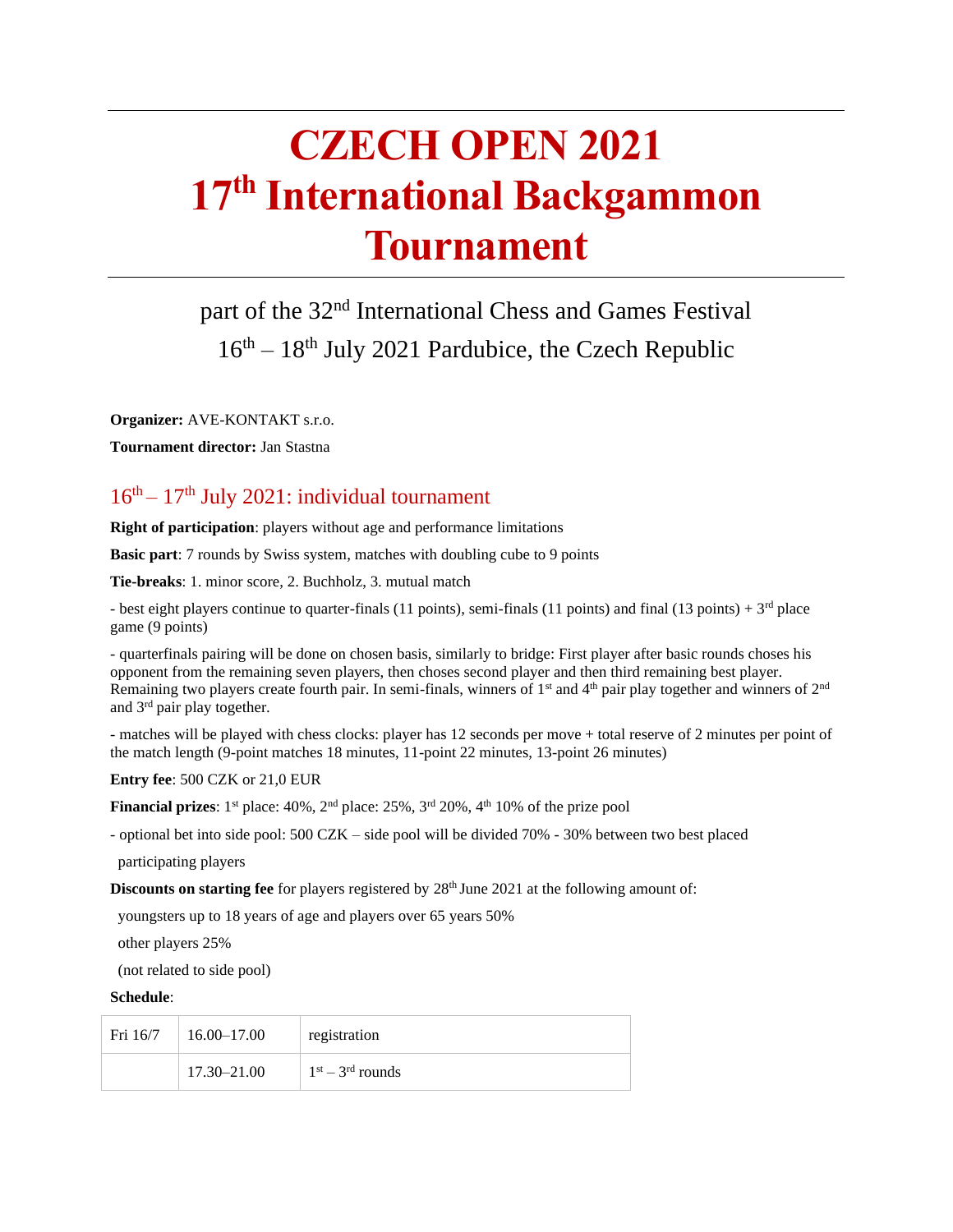| Sat 17/7 | $9.00 - 14.00$  | $4th - 7th$ rounds                                             |
|----------|-----------------|----------------------------------------------------------------|
|          | $14.00 - 17.00$ | quarter-finals, semi-finals, final, 3 <sup>rd</sup> place game |
|          | $14.00 - 17.00$ | Speed Gammon                                                   |
|          | 17.30           | results announcement                                           |

*(Time schedule is approximate, playing system could be modified according to the number of participants)*

### $16<sup>th</sup> - 17<sup>th</sup>$  July 2021: One-point match tournament

- side tournament for players participating in the main Individual tournament
- games are played during the main tournaments before next round is started
- 1-point matches without clocks
- K.O. system with two branches, each player has two chances
- entry is included in the main tournament fee
- prize for winner: 5% from individual tournament

#### 17th July 2021: Speed Gammon

- starts after end of basic part of the Individual tournament
- 5-point matches with clocks: 10 second per move + time reserve 2 minutes for the whole match
- K.O. system for 16 players, re-buys possible in case of elimination
- entry fee: 250 CZK or 10,5 EUR will be collected on place during the tournament
- prizes: 100% entry fees returned winner 2000 CZK, finalist 1000 CZK, semi-finalists 500 CZK

#### 18th July 2021: Doubles Consulting

**Right of participation**: teams of 2 players composed of players without age and performance limitations

- matches with doubling cube to 7 points
- Swiss system number of rounds dependent on number of teams
- tie-breaks: 1. minor score, 2. Buchholz, 3. mutual match
- matches will be played with chess clocks: 12 seconds per move + total reserve of 14 minutes
- two teams play on one board, for each team one player rolls and plays, second one advises him
- team can consult the play arbitrarily, all actions on board are made by the playing player
- players can switch the positions of the playing and advising player during the match
- switching is possible only between games, each whole game is played by the same player

**Financial prizes**: 1<sup>st</sup> place: 70%, 2<sup>nd</sup> place: 30% of the prize pool, prizes in CZK

**Entry fee**: 500 CZK or 21,0 EUR for a team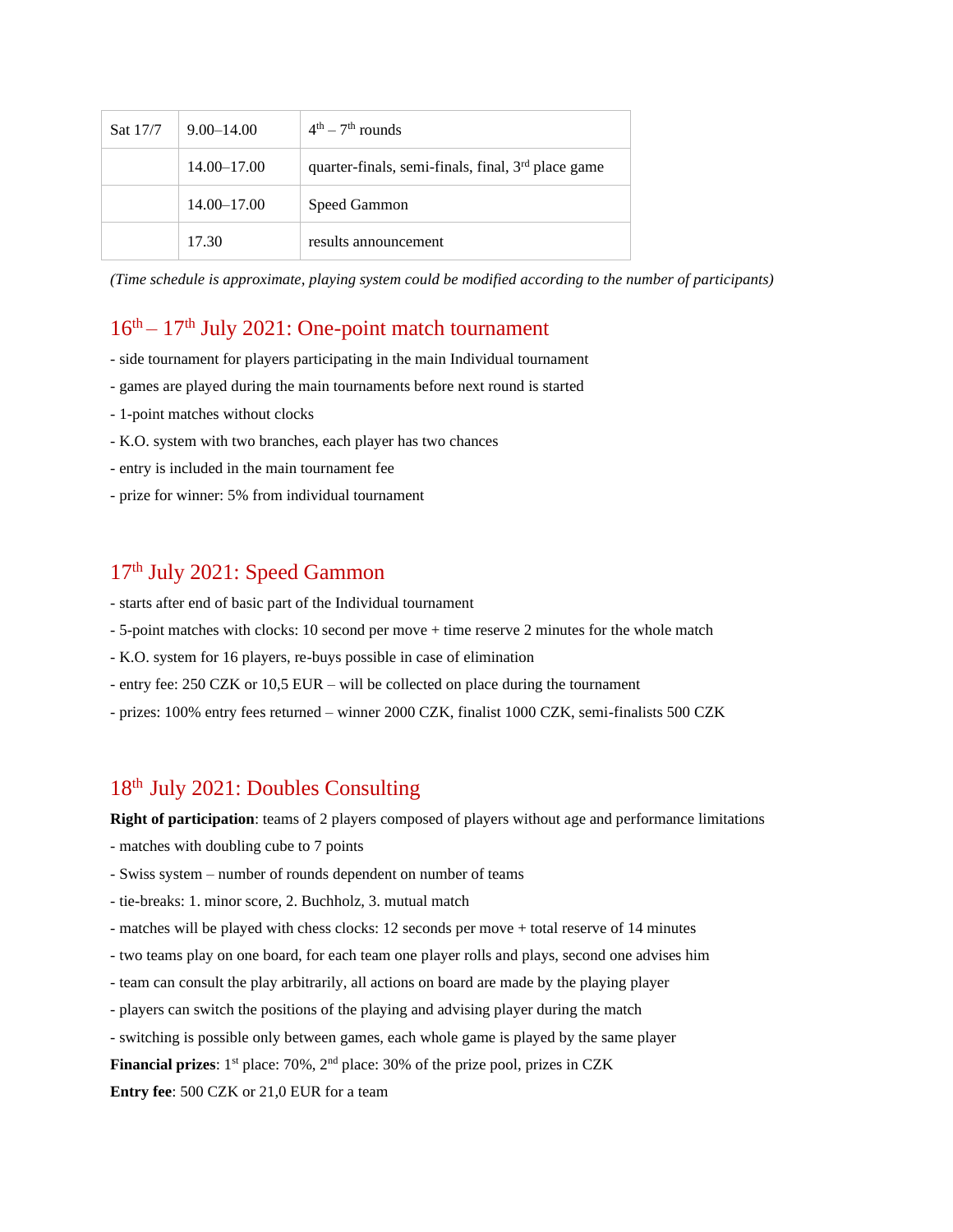- applications for this tournament are not registered and it is possible to register for it only on the day

of launching of the tournament

**Schedule**:

| Sun $18/7$   9.30–10.00 | registration         |
|-------------------------|----------------------|
| $10.00 - 16.00$         | tournament           |
| 16.30                   | results announcement |

*(Time schedule is approximate, playing system could be modified according to the number of participants)*

# **ACCOMMODATION**

| <b>Accommodation facilities (everywhere Wi-Fi</b><br>free of charge) | distance<br>from the<br>playing hall | shower $+$<br>WC | reception<br>breakfast | price for 1 night |
|----------------------------------------------------------------------|--------------------------------------|------------------|------------------------|-------------------|
| University of Pardubice dormitory ** garni                           | 2000 m                               |                  | till 20.00             |                   |
| 1-bed rooms classic * - block A                                      |                                      | on the floor     | no                     | 15.5 EUR / $room$ |
| 2-bed rooms classic * - block A                                      |                                      | on the floor     | no                     | 11.5 EUR / bed    |
| 1-bed room bedsits with a kitchenette ** - block E                   |                                      | yes              | no                     | 26 EUR / room     |
| 2-bed room bedsits with a kitchenette ** - block E                   |                                      | yes              | no                     | 40 EUR / room     |
| 1-bed room suites with a kitchenette **+ - block C                   |                                      | yes              | no                     | 31.5 EUR / room   |
| 2-bed room suites with a kitchenette**+ - block C                    |                                      | yes              | no                     | 42 EUR / room     |
| Hurka hotel ** garni                                                 | 3 000 m                              |                  | nonstop                |                   |
| 1-bed rooms with a kitchenette for 2 rooms                           |                                      | for 2 rooms      | no                     | 18 EUR / room     |
| 2,3-bed rooms with a kitchenette for 2 rooms                         |                                      | for 2 rooms      | no                     | 14 EUR / bed      |
| Kristl hotel ** garni                                                | $500 \text{ m}$                      |                  | till 20.00             |                   |
| 1-bed rooms                                                          |                                      | for 2 rooms      | no                     | 22 EUR / room     |
| 2,3-bed rooms                                                        |                                      | for 2 rooms      | no                     | 16 EUR / bed      |
| Mrazek hotel *** garni                                               | 750 m                                |                  | till 22.00             |                   |
| 2-bed rooms                                                          |                                      | yes              | no                     | 44 EUR / room     |
| 3-bed rooms                                                          |                                      | yes              | no                     | 56 EUR / room     |
| 4-bed family rooms                                                   |                                      | yes              | no                     | 68 EUR / room     |
| 5-bed family rooms                                                   |                                      | yes              | no                     | 80 EUR / room     |
| Arnost hotel *** garni                                               | $600 \text{ m}$                      |                  | nonstop                |                   |
| 1bed rooms with a kitchenette                                        |                                      | yes              | no                     | 36 EUR / room     |
| 2bed rooms with a kitchenette for 2 rooms                            |                                      | for 2 rooms      | no                     | 42 EUR / room     |
| 2bed rooms with a kitchenette or a balcony                           |                                      | yes              | no                     | 48 EUR / room     |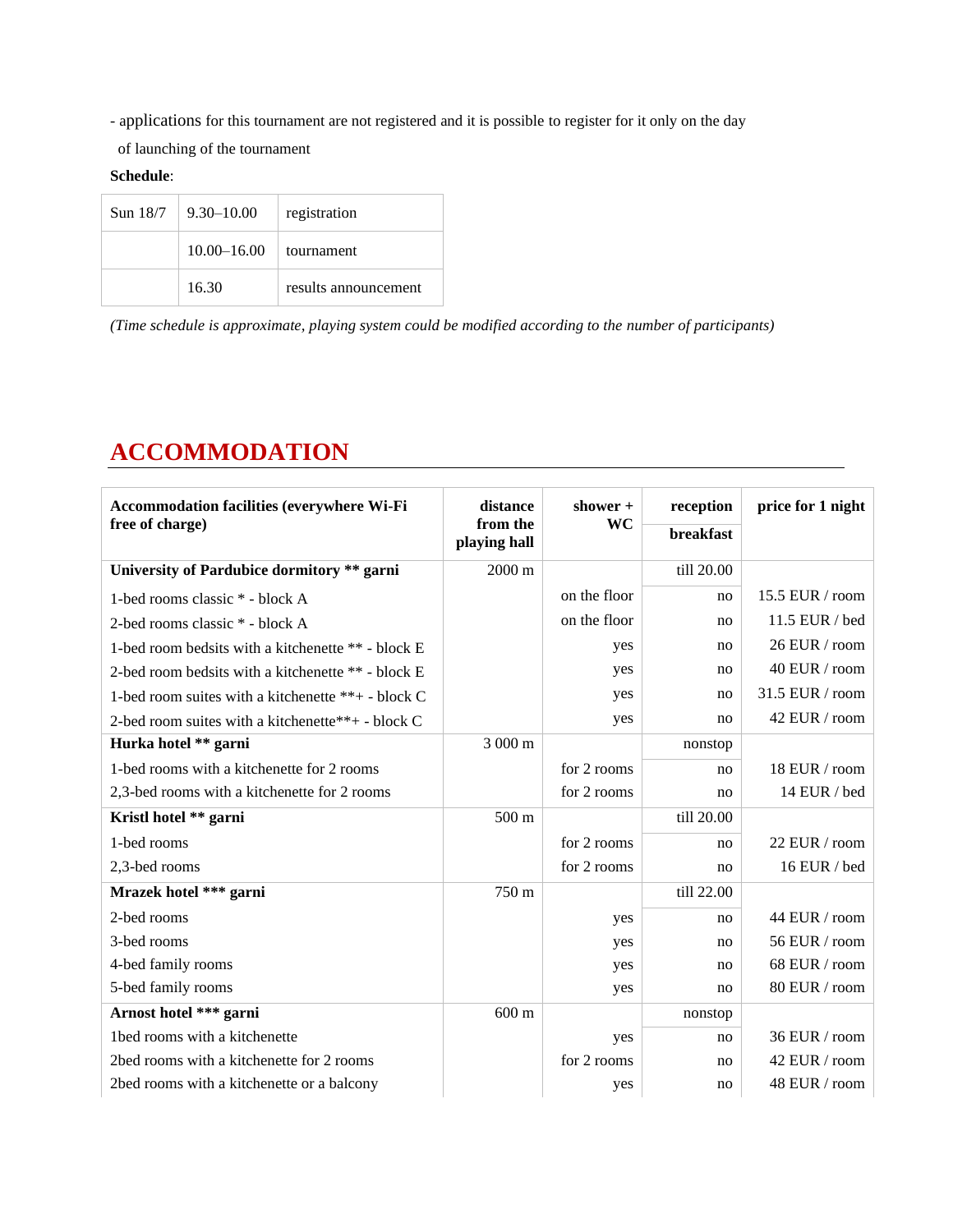| 3bed rooms with a kitchenette                        |                  | yes | no         | 68 EUR / room |
|------------------------------------------------------|------------------|-----|------------|---------------|
| Senk guest house ***                                 | 2 500 m          |     | till 21.00 |               |
| 1-bed rooms                                          |                  | yes | yes        | 36 EUR / room |
| 2-bed rooms                                          |                  | yes | yes        | 44 EUR / room |
| 3-bed rooms                                          |                  | yes | yes        | 56 EUR / room |
| Zlata stika hotel ***                                | 700 m            |     | nonstop    |               |
| 1-bed rooms                                          |                  | yes | yes        | 50 EUR / room |
| 2-bed rooms                                          |                  | yes | yes        | 60 EUR / room |
| 3-bed rooms                                          |                  | yes | yes        | 84 EUR / room |
| Labe hotel ***                                       | $1500 \text{ m}$ |     | nonstop    |               |
| 1-bed rooms                                          |                  | yes | yes        | 44 EUR / room |
| 2-bed rooms                                          |                  | yes | yes        | 52 EUR / room |
| 3-bed rooms                                          |                  | yes | yes        | 64 EUR / room |
| 1-bed rooms new ***+                                 |                  | yes | yes        | 50 EUR / room |
| 2-bed rooms new ***+                                 |                  | yes | yes        | 58 EUR / room |
| Stare casy hotel ***+                                | 1200 m           |     | till 22.00 |               |
| 1-bed rooms                                          |                  | yes | yes        | 50 EUR / room |
| 2-bed rooms                                          |                  | yes | yes        | 58 EUR / room |
| Austria guest house ***+,<br>Birdie guest house ***+ | 700 m            |     | till 22.00 |               |
| 1-bed rooms with air-conditioning                    |                  | yes | yes        | 52 EUR / room |
| 2-bed rooms with air-conditioning                    |                  | yes | yes        | 60 EUR / room |
| Euro hotel ****                                      | 300 m            |     | nonstop    |               |
| 1-bed rooms with air-conditioning                    |                  | yes | yes        | 66 EUR / room |
| 2-bed rooms with air-conditioning                    |                  | yes | yes        | 72 EUR / room |

## **OTHER INFORMATION**

**Complete on-line your obligatory applications together with accommodation orders by 28th June 2021** on <http://www.czechopen.net/en/contact-and-applications/> or by e-mail to [ave-kontakt@outlook.cz.](mailto:ave-kontakt@outlook.cz)

**Throughout the festival, hygiene measures will be taken in accordance with the regulations of the Czech government, public health office and the national sport agency. The exact wording will be continuously updated on the website.**

**Playing halls, place of registration, accommodation and secretariat:** congress centre IDEON, Jiraskova 1963, 530 02, Pardubice

**Transport**: Karla IV. Bus stop - connection from the railway station by bus No. 6 or 8 (5th stop).

**Refreshments**: congress centre IDEON – bar and restaurant by the playing halls, Zalozna restaurant at the Pernstyn square - special festival menu